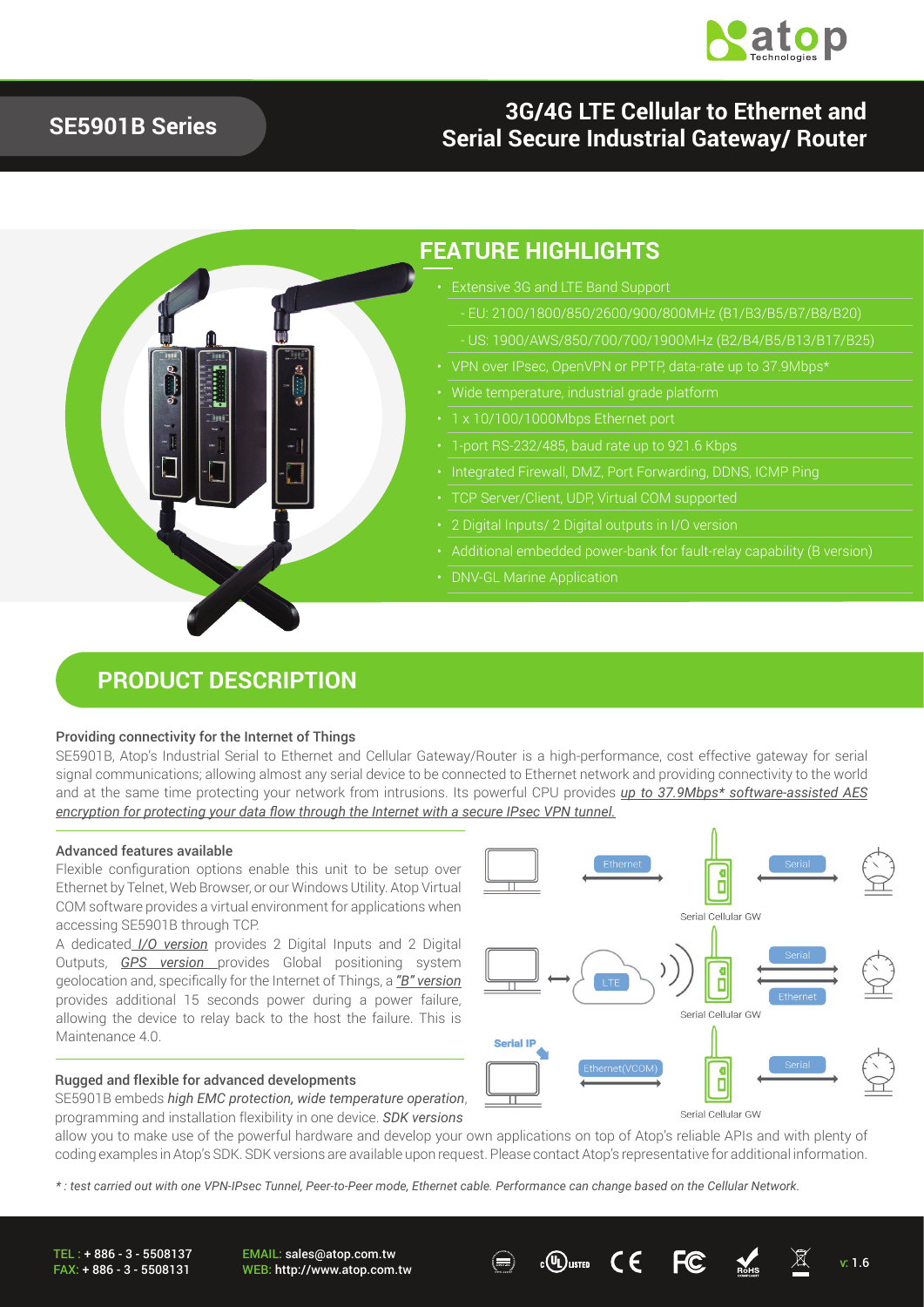

# **SPECIFICATIONS**

| <b>Wireless Interface</b> |                                                                                                                                                                                                                    |                                                                                         |                                                                                                                                    |                                                                                    |
|---------------------------|--------------------------------------------------------------------------------------------------------------------------------------------------------------------------------------------------------------------|-----------------------------------------------------------------------------------------|------------------------------------------------------------------------------------------------------------------------------------|------------------------------------------------------------------------------------|
| Standard                  | GSM/ GPRS/ EDGE/ UMTS/ HSPA+/ SCDMA/ LTE                                                                                                                                                                           |                                                                                         |                                                                                                                                    |                                                                                    |
| Wireless Module           | EU version: Quectel EC25-E<br>US version: Quectel EC20-A                                                                                                                                                           |                                                                                         |                                                                                                                                    |                                                                                    |
| Antennas/ SIM card        | 1 (3G) or 2 (4G) - Included. Internal SIM card slot (x1)                                                                                                                                                           |                                                                                         |                                                                                                                                    |                                                                                    |
| <b>Band Options</b>       | Version                                                                                                                                                                                                            | Band<br><b>Bands</b>                                                                    |                                                                                                                                    |                                                                                    |
|                           | EU                                                                                                                                                                                                                 | <b>FDD LTE</b><br><b>TDD LTE</b><br><b>WCDMA</b><br><b>GSM</b>                          | 2100/1800/850/2600/900/800MHz<br>(B1/B3/B5/B7/B8/B20)<br>2600/2300/2500MHz (B38/B40/B41)<br>2100/850/900MHz (B1/B5/B8)<br>900/1800 |                                                                                    |
|                           | US                                                                                                                                                                                                                 | FDD LTE<br><b>UMTS</b><br>GSM                                                           | 1900/1700/850/700/700bMHz<br>(B2/B4/B5/B12/B17)<br>1900/1700/850MHz (B2/B4/B5)<br>850/1900MHz                                      |                                                                                    |
| Data Rate                 | Version                                                                                                                                                                                                            | Band                                                                                    | Downlink Speed                                                                                                                     | Uplink Speed                                                                       |
|                           | EU                                                                                                                                                                                                                 | LTE-FDD<br>LTE-TDD<br>DC-HSPA+<br><b>UMTS</b><br>TD-SCDMA<br><b>EDGE</b><br><b>GPRS</b> | 150 Mbps<br>130 Mbps<br>42 Mbps<br>384 Kbps<br>4.2 Mbps<br>236.8 Kbps<br>85.6 Kbps                                                 | 50 Mbps<br>35 Mbps<br>5.76 Mbps<br>384 Kbps<br>2.2 Mbps<br>236.8 Kbps<br>85.6 Kbps |
|                           | US                                                                                                                                                                                                                 | LTE-FDD<br>LTE-TDD<br>DC-HSPA+<br><b>UMTS</b><br>TD-SCDMA<br><b>EDGE</b><br><b>GPRS</b> | 100 Mbps<br>61 Mbps<br>42 Mbps<br>384 Kbps<br>4.2 Mbps<br>236.8 Kbps<br>85.6 Kbps                                                  | 50 Mbps<br>18 Mbps<br>5.76 Mbps<br>384 Kbps<br>2.2 Mbps<br>236.8 Kbps<br>85.6 Kbps |
| <b>Network Interface</b>  |                                                                                                                                                                                                                    |                                                                                         |                                                                                                                                    |                                                                                    |
| Standards                 | IEEE 802.3 for 10BaseT<br>IEEE 802.3u for 100BaseT(X)<br>IEEE 802.3ab for 1000BaseT(X)                                                                                                                             |                                                                                         |                                                                                                                                    |                                                                                    |
| <b>Ethernet Ports</b>     | 1x 10/100/1000BASE-TX RJ-45                                                                                                                                                                                        |                                                                                         |                                                                                                                                    |                                                                                    |
| <b>Serial Interface</b>   |                                                                                                                                                                                                                    |                                                                                         |                                                                                                                                    |                                                                                    |
| Connector                 | D-Sub9 RS-232/485 software selectable (DB model)<br>14-Pin 5.08mm Terminal Block (integrated with DI/DOs)                                                                                                          |                                                                                         |                                                                                                                                    |                                                                                    |
| Ports                     | 1 port RS-232/485 (2-wire) software selectable<br>1 port RS-232 (IO model only)                                                                                                                                    |                                                                                         |                                                                                                                                    |                                                                                    |
| Configuration             | $1,200 \sim 921,600$ bps software selectable<br><b>Baud Rate</b><br>7, 8 software selectable<br>Data Bits<br>1, 2 software selectable<br><b>Stop Bits</b><br>Flow Control<br>None, Xon/Xoff, RTS/CTS (RS-232 only) |                                                                                         |                                                                                                                                    |                                                                                    |

 $\textcircled{\tiny{\textcircled{\tiny{H}}}}$   $\textcircled{\tiny{\textcircled{\tiny{H}}}}$   $\textcircled{\tiny{\textcircled{\tiny{H}}}}$   $\textcircled{\tiny{\textcircled{\tiny{H}}}}$   $\textcircled{\tiny{\textcircled{\tiny{H}}}}$   $\textcircled{\tiny{\textcircled{\tiny{H}}}}$   $\textcircled{\tiny{\textcircled{\tiny{H}}}}$   $\textcircled{\tiny{\textcircled{\tiny{H}}}}$   $\textcircled{\tiny{\textcircled{\tiny{H}}}}$   $\textcircled{\tiny{\textcircled{\tiny{H}}}}$   $\textcircled{\tiny{\textcircled{\tiny{H}}}}$   $\textcircled{\tiny{\textcircled{\$ 

TEL : + 886 - 3 - 5508137 FAX: + 886 - 3 - 5508131

EMAIL: sales@atop.com.tw<br>WEB: http://www.atop.com.tw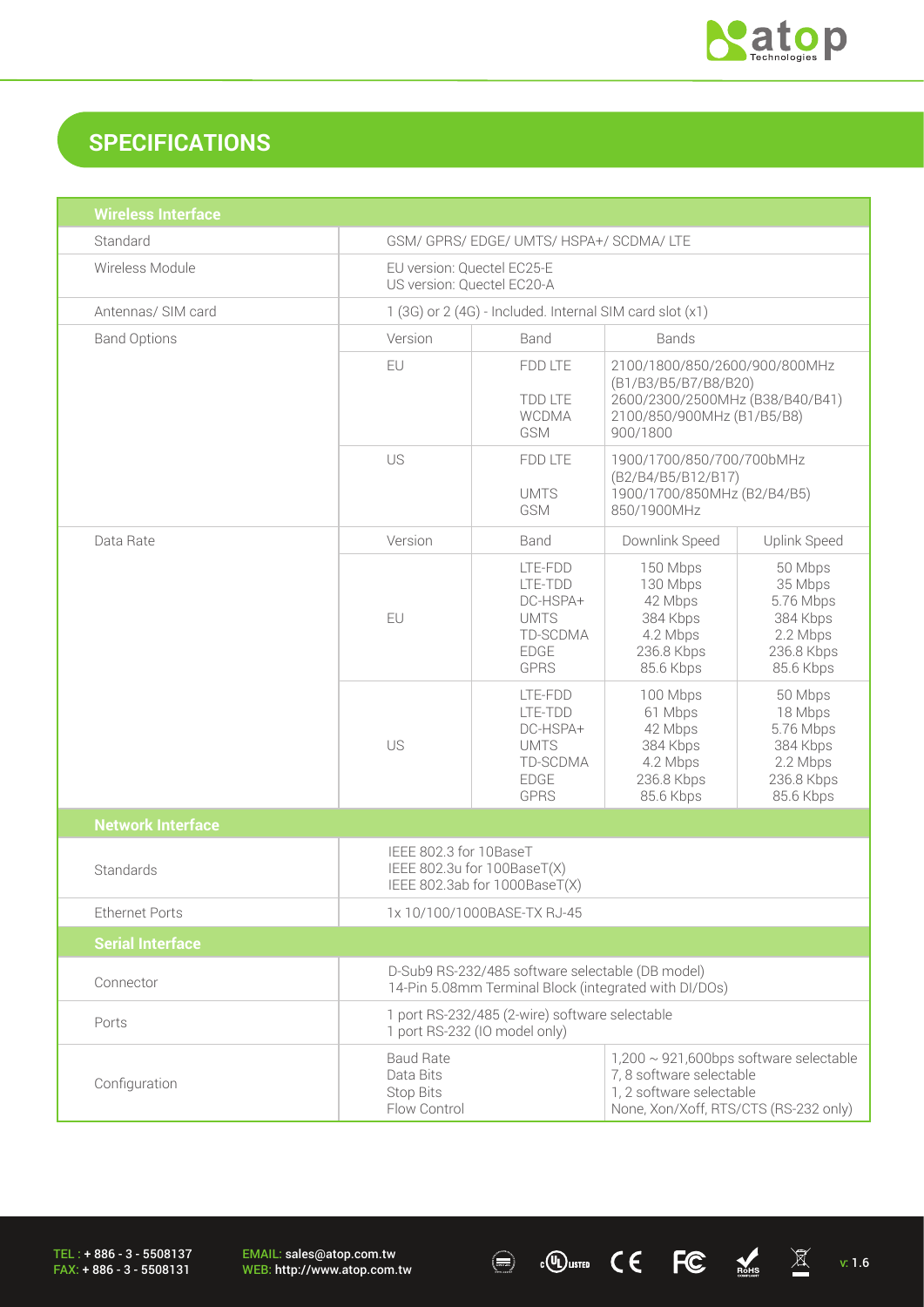

| <b>Universal Serial Bus</b>                                                      |                                                                                                                                                                   |  |
|----------------------------------------------------------------------------------|-------------------------------------------------------------------------------------------------------------------------------------------------------------------|--|
| USB ports                                                                        | 2 x USB A Type (USB 2.0) - 1-port High-Speed OTG + 1-port power only                                                                                              |  |
| <b>Digital Inputs/Outputs (IO Models)</b>                                        |                                                                                                                                                                   |  |
| Digital Inputs (DIs)<br>Digital Outputs (DOs)                                    | 2 channels photo coupled isolated digital input<br>2 channels digital output. N.O.(2A@24VDC)                                                                      |  |
| <b>GNSS (GPS Models)</b>                                                         |                                                                                                                                                                   |  |
| Supported GNSS                                                                   | GPS, Glonass, Beidou                                                                                                                                              |  |
| Connector                                                                        | 1x SMA                                                                                                                                                            |  |
| <b>Software</b>                                                                  |                                                                                                                                                                   |  |
| Serial Server-related                                                            | VirtualCOM (Serial/IP), Virtual Server (port Forwarding)                                                                                                          |  |
| Security                                                                         | IPsec, PPTP or OpenVPN VPN tunneling. Max VPN throughput 37.9Mbps *;<br>SMTP/TLS, Firewall, DMZ                                                                   |  |
| Network                                                                          | ARP, IPv4, DHCP Client, ICMP, TCP, UDP, HTTP, RFC2217, TELNET, NTP Client,<br>NAT, Port Forwarding, ICMP Ping, DDNS                                               |  |
| Management                                                                       | Web, ATOP Device Management Utility, SNMPv1/v2c/v3, SMS                                                                                                           |  |
| Configuration                                                                    | Embedded Web-Server (Web UI), TELNET, Atop Device Management Utility                                                                                              |  |
| <b>Link Mode</b>                                                                 |                                                                                                                                                                   |  |
| <b>TCP Server</b><br><b>TCP Client</b><br><b>UDP</b>                             | 4 connections, Virtual COM, or Reverse Telnet<br>Dual destination or Virtual COM<br>Up to 4 ranges of IPs                                                         |  |
| <b>Power</b>                                                                     |                                                                                                                                                                   |  |
| Input Voltage                                                                    | $9~48$ VDC                                                                                                                                                        |  |
| Connector                                                                        | 3-Pin 5.08mm Lockable Terminal Block                                                                                                                              |  |
| Power Consumption                                                                | 0.6A @ 12VDC (7.2 W Max)                                                                                                                                          |  |
| Power Redundancy                                                                 | USB DC 5V Power Input                                                                                                                                             |  |
| <b>Reverse Polarity Protection</b>                                               | Yes                                                                                                                                                               |  |
| <b>Environmental limits</b>                                                      |                                                                                                                                                                   |  |
| <b>Operating Temperature</b><br>Storage Temperature<br>Ambient Relative Humidity | $-40^{\circ}$ C $\sim$ 70°C (-40°F $\sim$ 158°F)<br>$-40^{\circ}$ C $\sim$ 85 $^{\circ}$ C (-40 $^{\circ}$ F $\sim$ 185 $^{\circ}$ F)<br>5%~95%, (Non-condensing) |  |
| <b>Mechanicals</b>                                                               |                                                                                                                                                                   |  |
| Housing                                                                          | IP30 protection, SPCC metal housing                                                                                                                               |  |
| Dimensions ( $W \times H \times D$ )<br>Weight                                   | 32mm x 122mm x 92mm<br>400q                                                                                                                                       |  |
| Installation                                                                     | DIN-Rail or Wall-Mount (optional kit)                                                                                                                             |  |
| Reset Button                                                                     | Yes                                                                                                                                                               |  |

*\* : test carried out with one VPN-IPsec Tunnel, Peer-to-Peer mode, Ethernet cable. Performance can change based on the Cellular Network.* 

 $\overline{C}$   $\overline{C}$   $\overline{C}$   $\overline{C}$   $\overline{X}$  v. 1.6

TEL : + 886 - 3 - 5508137 FAX: + 886 - 3 - 5508131

EMAIL: sales@atop.com.tw<br>WEB: http://www.atop.com.tw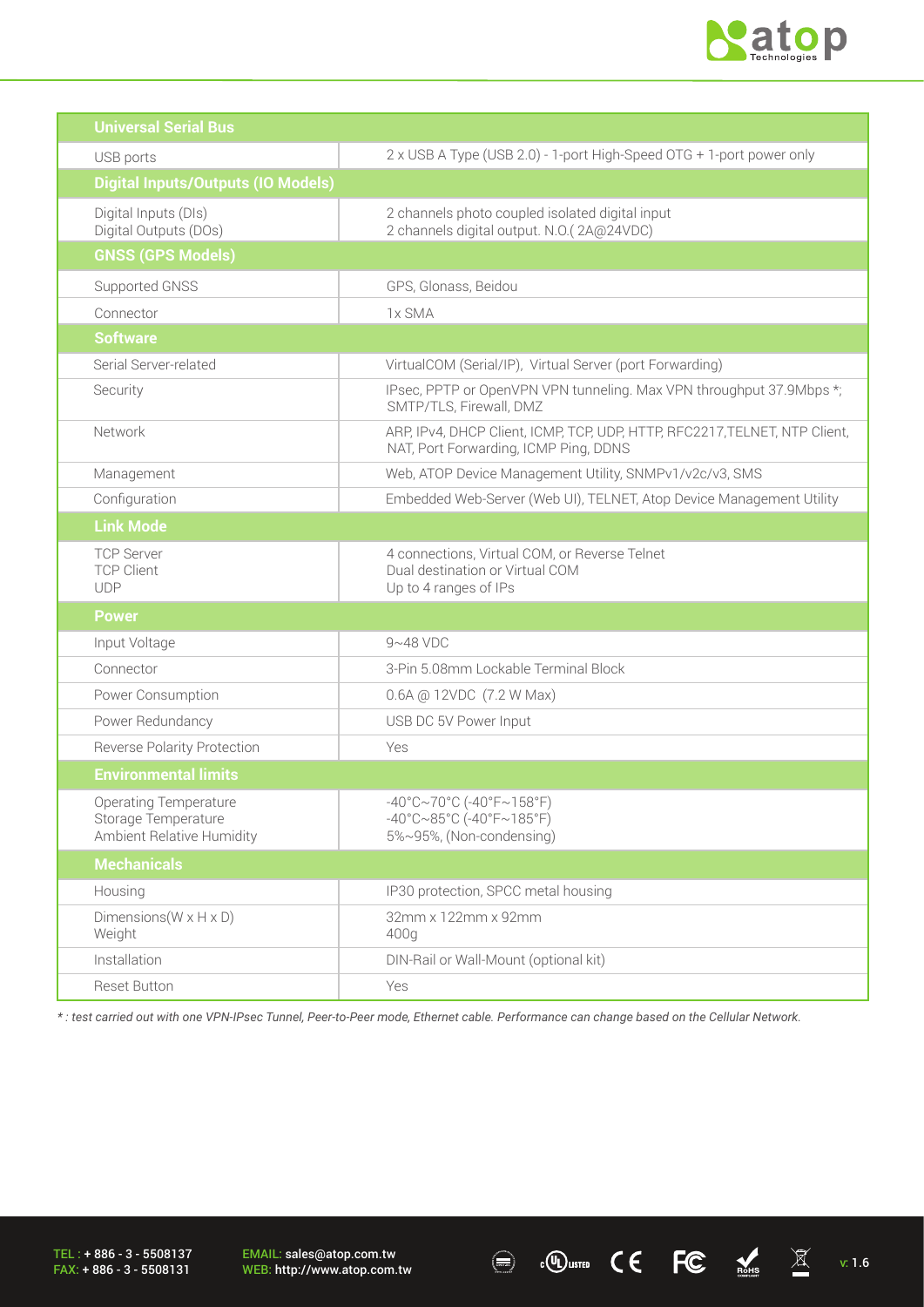

## **DIMENSIONS & LAYOUT**



# **REGULATORY APPROVALS**

| <b>Regulatory Approvals</b> |                                                                                                                                                                                                                                       |                                                      |                                                                                         |             |
|-----------------------------|---------------------------------------------------------------------------------------------------------------------------------------------------------------------------------------------------------------------------------------|------------------------------------------------------|-----------------------------------------------------------------------------------------|-------------|
| Safety                      | EN 60950-1:2006, UL60950-1, IEC60950-1                                                                                                                                                                                                |                                                      |                                                                                         |             |
| EMC/Radio                   | FCC 47 CFR PART 22H, FCC 47 CFR PART 24H, FCC PART 27L, FCC Part 15B,<br>EN301489-1, EN301489-7, EN301489-19, EN301489-24, EN301489-52, EN301511,<br>EN301908-1, EN301908-2, EN303413<br>EN55032,EN55024,<br>EN61000-6-2, EN61000-6-4 |                                                      |                                                                                         |             |
| <b>DNVGL Maritime</b>       | DNV-GL                                                                                                                                                                                                                                |                                                      |                                                                                         |             |
| <b>Test</b>                 | <b>Value</b><br><b>Item</b>                                                                                                                                                                                                           |                                                      | <b>Level</b>                                                                            |             |
| IEC 61000-4-2               | <b>ESD</b>                                                                                                                                                                                                                            | Contact Discharge<br>Air Discharge                   | ±6KV<br>±8KV                                                                            | 3<br>3      |
| IEC 61000-4-3               | <b>RS</b>                                                                                                                                                                                                                             | Enclosure Port                                       | 10(V/m), 80-1000MHz                                                                     | 3           |
| IEC 61000-4-4               | EFT                                                                                                                                                                                                                                   | <b>AC Power Port</b><br>DC Power Port<br>Signal Port | $±2.0$ KV<br>$±2.0$ KV<br>±1.0KV                                                        | 3<br>3<br>3 |
| IEC 61000-4-5               | Surge                                                                                                                                                                                                                                 | DC Power Port<br>DC Power Port<br>Signal Port        | Line-to Line±1.0KV<br>Line-to Earth±2.0KV<br>Line-to Earth±2.0KV                        | 3<br>3<br>3 |
| IEC 61000-4-6               | CS                                                                                                                                                                                                                                    | 015-80MHz                                            | 10V rms                                                                                 | 3           |
| IEC 61000-4-8               | PFMF                                                                                                                                                                                                                                  | (Enclosure)                                          | AC 50Hz 10A/m                                                                           | 3           |
| IEC 61000-4-11              | <b>DIP</b>                                                                                                                                                                                                                            | <b>AC Power Port</b>                                 | >95%, Reduction, 0.5 period<br>30%, Reduction, 25 period<br>>95%, Reduction, 250 period |             |
| Shock                       | MIL-STD-810G Method 516.7                                                                                                                                                                                                             |                                                      |                                                                                         |             |
| Drop                        | MIL-STD-810G Method 516.7                                                                                                                                                                                                             |                                                      |                                                                                         |             |
| Vibration                   | MIL-STD-810G Method 514.7                                                                                                                                                                                                             |                                                      |                                                                                         |             |
| RoHS                        | Yes                                                                                                                                                                                                                                   |                                                      |                                                                                         |             |
| <b>MTBF</b>                 | 20.88 years according to MIL-HDBK-217F (Model average)                                                                                                                                                                                |                                                      |                                                                                         |             |
| Warranty                    | 5 years                                                                                                                                                                                                                               |                                                      |                                                                                         |             |

TEL : + 886 - 3 - 5508137 FAX: + 886 - 3 - 5508131

EMAIL: sales@atop.com.tw EMAIL: sales@atop.com.tw  $\bigcirc$   $\bigcirc$   $\bigcirc$   $\bigcirc$   $\bigcirc$   $\bigcirc$   $\bigcirc$   $\bigcirc$   $\bigcirc$   $\bigcirc$   $\bigcirc$   $\bigcirc$   $\bigcirc$   $\bigcirc$   $\bigcirc$   $\bigcirc$   $\bigcirc$   $\bigcirc$  1.6